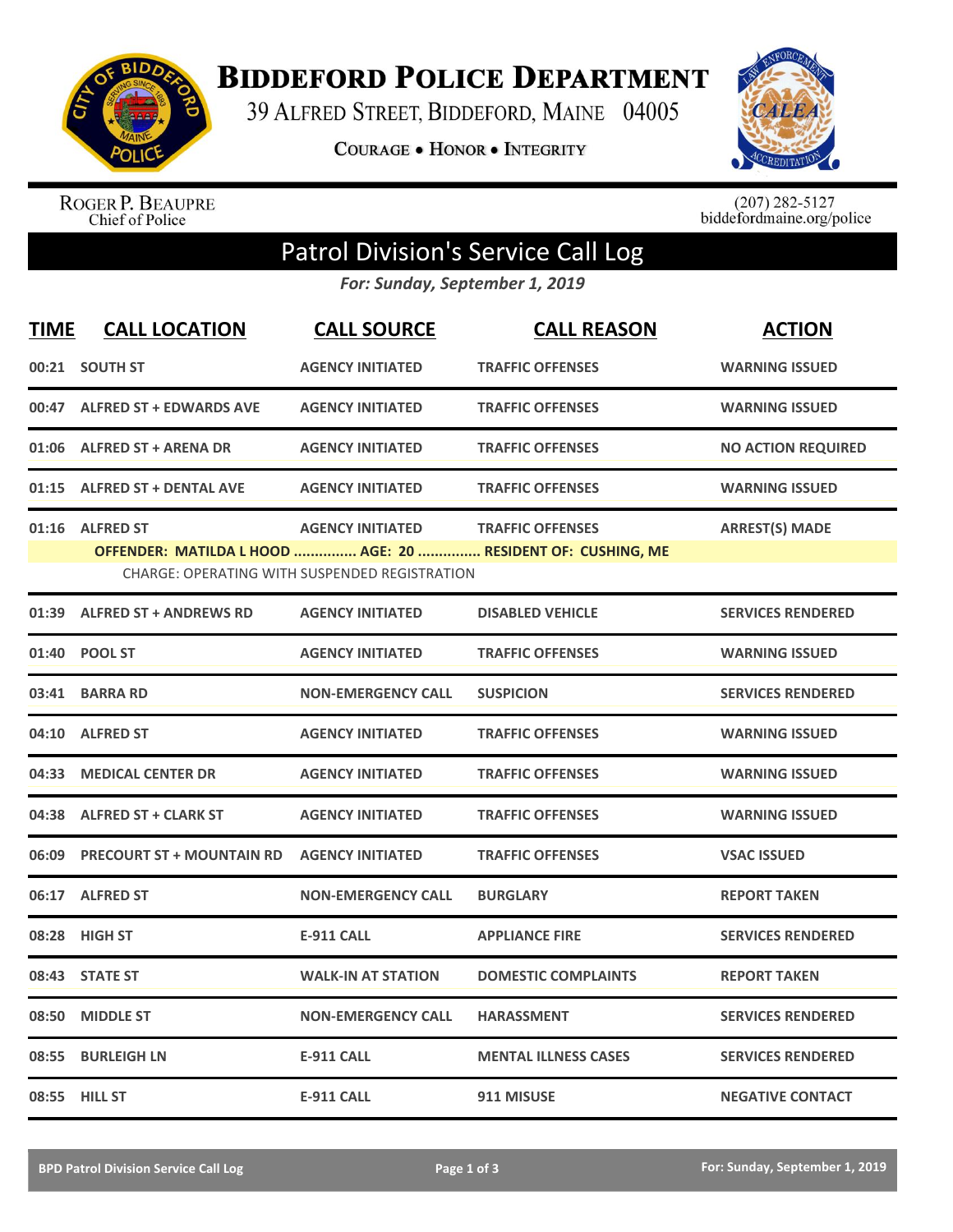| <b>TIME</b> | <b>CALL LOCATION</b>                                        | <b>CALL SOURCE</b>        | <b>CALL REASON</b>                                                                           | <b>ACTION</b>             |
|-------------|-------------------------------------------------------------|---------------------------|----------------------------------------------------------------------------------------------|---------------------------|
|             | 09:11 RESERVED LN                                           | <b>NON-EMERGENCY CALL</b> | <b>ARTICLES LOST/FOUND</b>                                                                   | <b>SERVICES RENDERED</b>  |
|             | 09:46 GREEN ST                                              | <b>WALK-IN AT STATION</b> | <b>HARASSMENT</b>                                                                            | <b>UNFOUNDED</b>          |
|             | 10:54 ALFRED ST                                             | <b>NON-EMERGENCY CALL</b> | <b>FAILURE TO PARENT</b>                                                                     | <b>SERVICES RENDERED</b>  |
|             | 11:11 BIRCH ST                                              | <b>NON-EMERGENCY CALL</b> | ATTEMPTED/THREATENED SUICIDE NO VIOLATION                                                    |                           |
|             | 12:08 MEETINGHOUSE RD                                       | <b>NON-EMERGENCY CALL</b> | <b>ANIMAL COMPLAINT</b>                                                                      | <b>SERVICES RENDERED</b>  |
|             | 12:23 WEST COLE RD                                          | <b>E-911 CALL</b>         | 911 MISUSE                                                                                   | <b>SERVICES RENDERED</b>  |
|             | 12:51 ROCKY WAY                                             | <b>E-911 CALL</b>         | 911 MISUSE                                                                                   | <b>NO ACTION REQUIRED</b> |
| 13:07       | <b>ANDREWS RD</b>                                           | <b>E-911 CALL</b>         | 911 MISUSE                                                                                   | <b>SERVICES RENDERED</b>  |
|             | 14:09 POOL ST<br><b>CHARGE: FAILURE TO REGISTER VEHICLE</b> | <b>AGENCY INITIATED</b>   | <b>TRAFFIC OFFENSES</b><br>OFFENDER: TAYLOR JORDAN PELLETIER  AGE: 22  RESIDENT OF: SACO, ME | <b>CITATION ISSUED</b>    |
|             | 14:22 BACON ST + SULLIVAN ST                                | <b>NON-EMERGENCY CALL</b> | <b>NOISE COMPLAINT</b>                                                                       | <b>UNFOUNDED</b>          |
|             | 14:27 ELM ST                                                | <b>NON-EMERGENCY CALL</b> | <b>DISTURBANCE / NOISE</b>                                                                   | <b>NO VIOLATION</b>       |
|             | 14:40 SHOPS WAY                                             | <b>E-911 CALL</b>         | <b>CHECK WELFARE</b>                                                                         | <b>SERVICES RENDERED</b>  |
| 14:47       | <b>ROCKY WAY</b>                                            | <b>E-911 CALL</b>         | 911 MISUSE                                                                                   | <b>NO ACTION REQUIRED</b> |
|             | 15:01 WATER ST                                              | <b>E-911 CALL</b>         | 911 MISUSE                                                                                   | <b>SERVICES RENDERED</b>  |
|             | 15:04 MAIN ST                                               | <b>NON-EMERGENCY CALL</b> | <b>ARTICLES LOST/FOUND</b>                                                                   | <b>NO ACTION REQUIRED</b> |
|             | 15:10 MAY ST + BEACON AVE                                   | <b>AGENCY INITIATED</b>   | <b>TRAFFIC OFFENSES</b>                                                                      | <b>VSAC ISSUED</b>        |
|             | 15:18 GUINEA RD                                             | <b>AGENCY INITIATED</b>   | <b>TRAFFIC OFFENSES</b>                                                                      | <b>VSAC ISSUED</b>        |
|             | 15:23 ALFRED ST                                             | <b>WALK-IN AT STATION</b> | <b>THEFT</b>                                                                                 | <b>REPORT TAKEN</b>       |
|             | <b>16:32 BOULDER WAY</b>                                    | <b>WALK-IN AT STATION</b> | <b>THEFT</b>                                                                                 | <b>REPORT TAKEN</b>       |
|             | 16:41 BRADBURY ST + CUTTS ST                                | <b>AGENCY INITIATED</b>   | <b>TRAFFIC OFFENSES</b>                                                                      | <b>WARNING ISSUED</b>     |
|             | 17:23 SOUTH ST                                              | <b>AGENCY INITIATED</b>   | <b>TRAFFIC OFFENSES</b>                                                                      | <b>VSAC ISSUED</b>        |
|             | 17:37 MAIN ST                                               | <b>NON-EMERGENCY CALL</b> | <b>ARTICLES LOST/FOUND</b>                                                                   | <b>NO ACTION REQUIRED</b> |
|             | 17:40 SOUTH ST                                              | <b>E-911 CALL</b>         | <b>HARASSMENT</b>                                                                            | <b>SERVICES RENDERED</b>  |
|             | 17:46 ADAMS ST                                              | E-911 CALL                | <b>CRIM THREAT / TERRORIZING</b>                                                             | <b>REPORT TAKEN</b>       |
|             | 18:46 ALFRED ST + GRAHAM ST                                 | <b>AGENCY INITIATED</b>   | <b>TRAFFIC OFFENSES</b>                                                                      | <b>WARNING ISSUED</b>     |